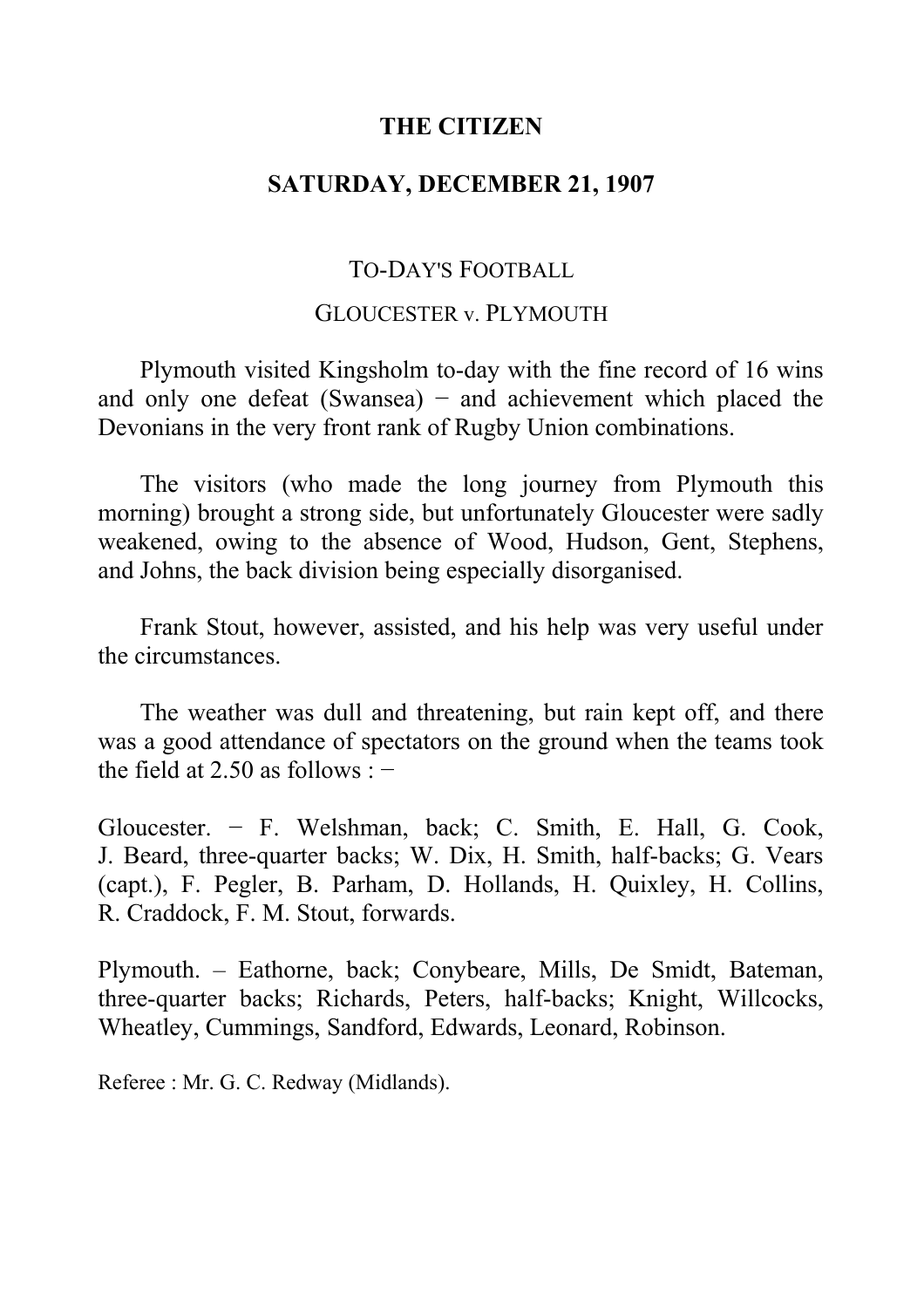### THE GAME

Plymouth won the toss, and deputed the City to kick off from the Worcester-street goal. There was a good reply to Vears' start, and play opened just inside the home half. The visitors' were penalised for an infringement at the first scrum, and Hall put in a good touch kick. Plymouth quickly worked back, and Dix, fumbling a return by Eathorne, lost his side good slice of ground.

Scrambling play followed, and then Stout headed a fine rush of the City forwards. The International gathered but was tackled, and a dangerous movement checked.

From the ensuing scrum, Dix received and passed out to H. Smith, who fed Cook. The latter shook off an opponent and handed to Hall, who raced down to Eathorne. A timely pass put C. Smith in possession, and the wing man covering the remaining distance, crossed with a fine try amidst great cheering. Welchman failed at goal, though the kick was a good one.

The drop out was less well returned, and even play followed. Plymouth worked down with a loose rush, but Welchman saved well. Ensuing play was fought out in the Gloucester half, where Stout stopped a dangerous wheel of the Plymouth forwards. An infringement by Dix caused the home side to be penalised, but Peters' shot for goal fell short.

Carrying a scrum the Gloucester forwards dribbled through, De Smidt saving by kicking to touch. Later Plymouth heeled, but Bateman missed Peters' pass, and Hall only just failed to get clear.

Both sides were working desperately hard, and there was very little in it. Eventually Gloucester shone in some loose play which took them past the centre. Plymouth saved by a lucky fly kick, the ball going to touch. A poor kick by Hall lost Gloucester ground, and failure to find touch also operated against the home side. From a cross-kick by Peters, Mills made a dash for possession, but knocked on badly with C. Smith.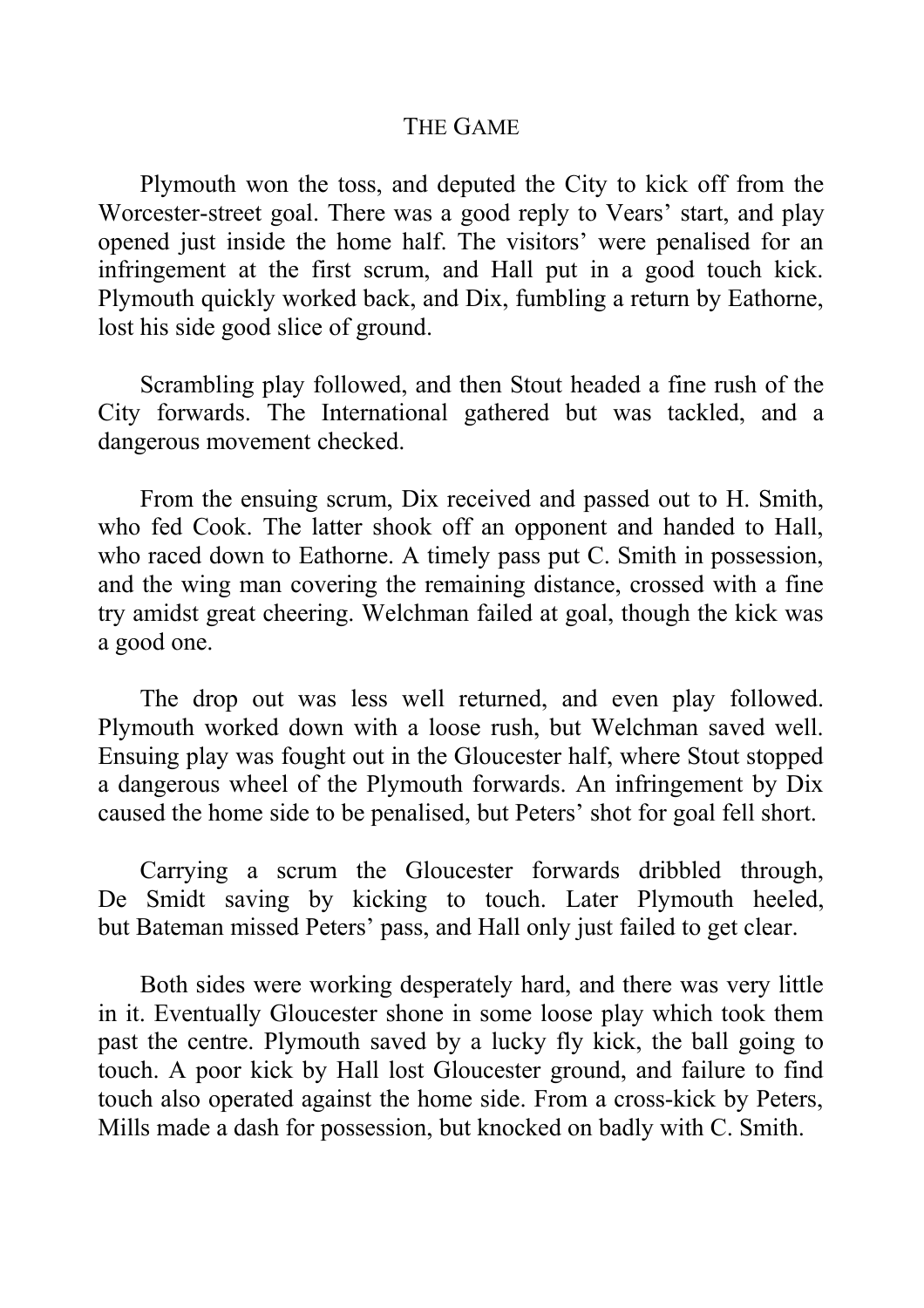Some weak tackling by Gloucester, who went altogether too high for their opponents, allowed Plymouth to get dangerous, but the citadel was saved. Dix was again penalised at the scrum, and Peters only just missed equalising the points with a good kick.

Eathorne replied to the drop-out with a capital touch-finder, but a mark by Stout enabled Gloucester to gain a few yards. C. Smith, with a good punt, tested Eathorne, who failed to gather. The visiting custodian was severely pressed, but a colleague came to his assistance and helped him out. A wild pass by Peters lost the visitors ground, and then Cook, with a clever pick up and kick to touch, stopped a dangerous movement of the Plymouth forwards.

Good work by the Devonians took play to the home end, where Mills punted to the line. Hollands gathered, but for lying on the ball he was penalised. The angle was not difficult, and Peters took a place for goal. The ball hit one of the uprights and fell over the line, where Sandford scored rather a soft try. Peters goaled, and gave the visitors a lead of two points.

Gloucester re-started, and there was a spell of centre play. A kick down by De Smidt sent to Welchman, who tried to hit off a would-be tackler but failed, and he was pulled down. Matters looked dangerous for the home side, but Plymouth failed badly in an open movement. A brilliant breakaway by Hubert Smith took the City player to midfield, where he sent a pass to Cook. The latter fumbled, and on re-gathering again lost the ball with a good opening.

From this point the City forwards got away, and Peters with a flying kick sent straight to Hall, who ran and transferred to C. Smith. The veteran made a gallant effort to cross in the corner, but was bundled to touch just outside. The interval was then called.

> HALF-TIME SCORE : Plymouth …………….. 1 goal Gloucester ………..…….. 1 try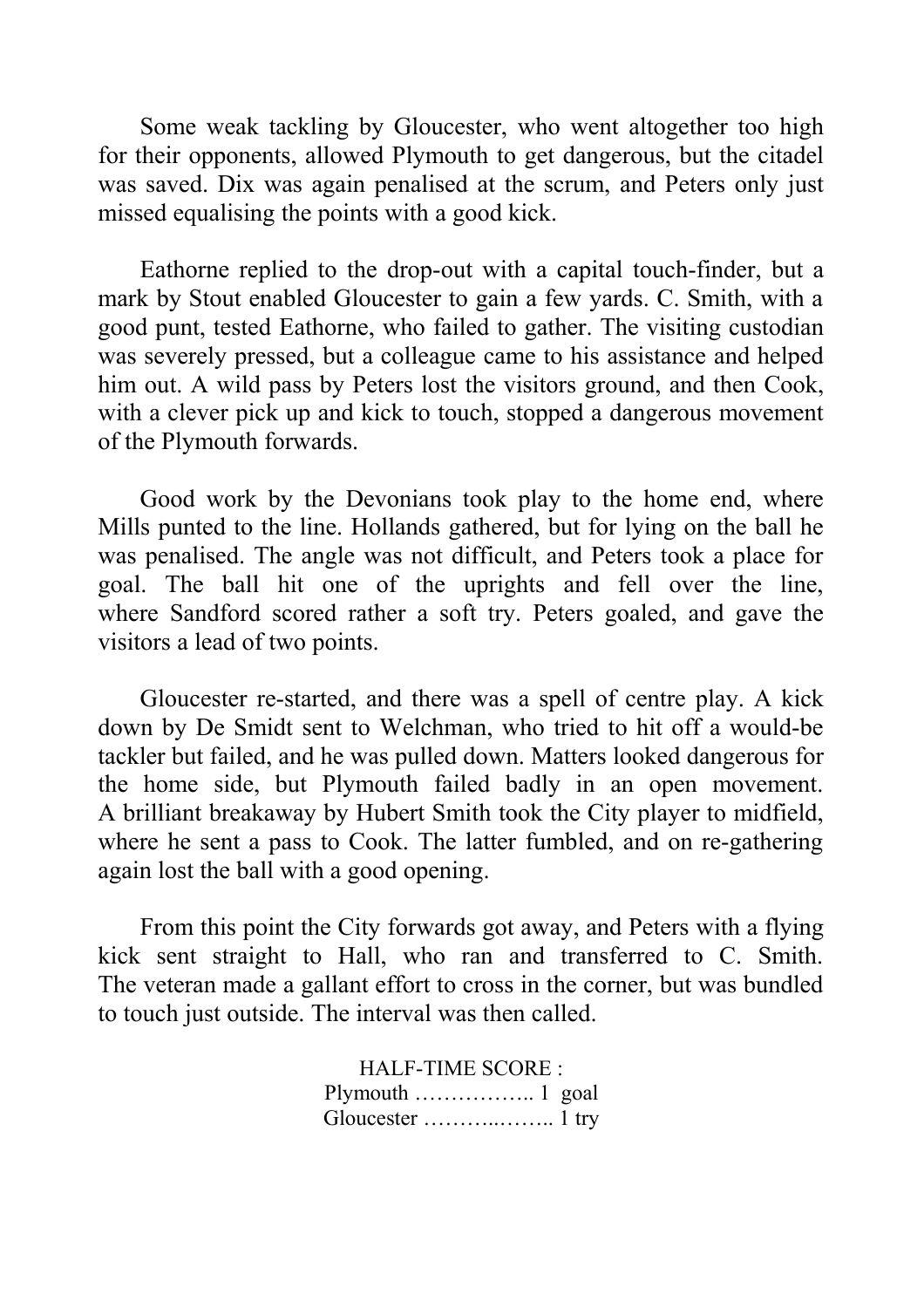Cook replied nicely to the restart. The first line-out took place in the visitors' half. Off-side by Plymouth gave Gloucester a free, and Hall's kick being fumbled by Bateman the ball went to touch on the Devonians' 25. Dix threw out wide from touch, and Cook snapping up the ball tried to burst through. He was, however, collared, but managed to hand the ball to Stout, who, with a desperate plunge got the ball safely over the line. Welchman failed at goal.

With the lead again Gloucester were greatly encouraged, and from the drop out the City attacked strongly again. Plymouth conceded a minor from a punt by Hall, but Gloucester immediately got dangerous again. Cook, picking up cleverly in the open, brought off a brilliant run and worked out a lovely opening for Beard, but the Second teamer knocked on, with a clear course and only ten yards to go.

Peters was instrumental in bringing relief for the Devonians, but "Whacker" Smith ran back, and was only stopped in the nick of time. Gloucester were now going great guns, the forwards doing grand work and overrunning their opponents. Plymouth staved off one desperate rush, but the City were not to be denied, and with an irresistible rush the ball was taken over the line, and Dix credited with a corner try. Welchman again failed to convert.

Hollands received from the drop out and made a fine opening. A series of transfers ensued, but Plymouth just managed to save. Dix, for another infringement, was penalised, and this enabled Plymouth to ease the pressure. A little later Dix was penalised again, but H. Smith marked, and Hall found touch with a beautiful kick.

Wheatley was prominent in heading [a] good rush by the Plymouth forwards, but Gloucester at once worked back. Dix, sneaking away from a scrum, cut through and passed to H. Smith, who, however, was floored when going well. Immediately after Gloucester forced a minor, the ball hitting the corner flag.

Following the drop out Beard put in a strong run, but succumbed to numbers when there looked a probable score.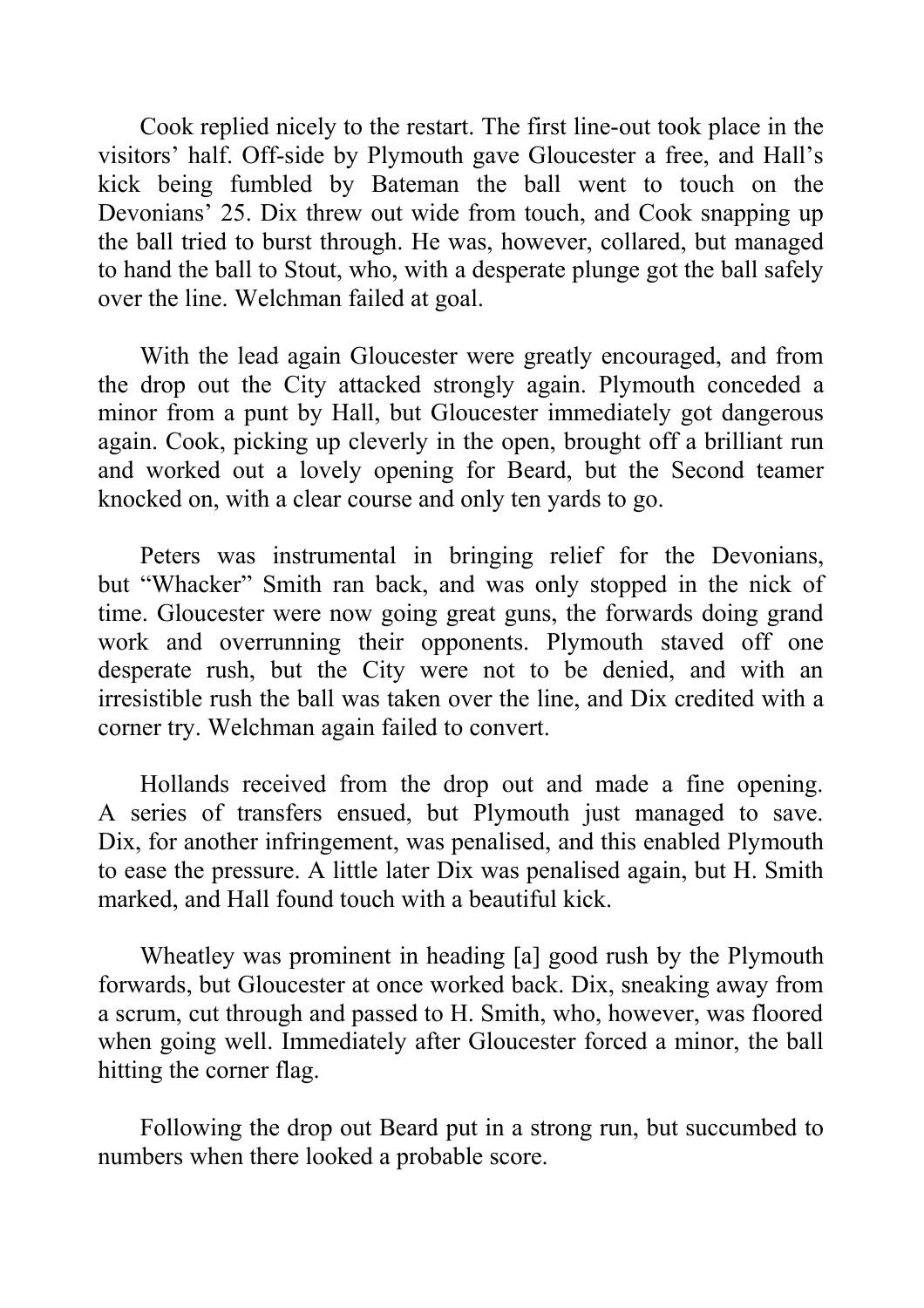A kick out brought relief to Plymouth, and then fumbling in turn by Hollands, Hall, and C. Smith allowed the Devonians to dribble to the other end. Welchman, too, was at fault close to the line, and there appeared just the chance that Plymouth would score.

A penalty against the visitors enabled the City to get out of danger, and further kicks brought the game to mid-field. There Plymouth were penalised again for off-side by Richards, and Welchman had a place kick. The shot fell short.

At the centre the Gloucester backs spread out, and there was a fine bout of passing. Cook, seeing Beard was being headed off, cut inside, but he was collared.

Plymouth, chiefly through Peters, gained relief, and eventually they reached the home 25. Richards, however, again offended, and Hall, taking the penalty, punted high. Conybeare failed to take, and the Gloucester forwards being well up, they had a glorious opening. In the loose kicking a man accidentally got off-side and a probable try was lost.

Plymouth made a little headway, but from a pass by H. Smith Cook brought off a dashing run, being collared from behind when looking all over a scorer.

Just afterwards Conybeare, in tackling Welchman, was injured, and had to retire.

Resuming, Sandford came out to three-quarter. Plymouth, from inside their own half, indulged in a passing bout, but a forward transfer checked the movement.

Gloucester immediately replied, and a lovely bit of passing between the Brothers Smith on the right saw "Whacker" burst through and over the line. The enthusiasm raised, however, turned to a groan of disappointment when it was ruled that the final pass was forward.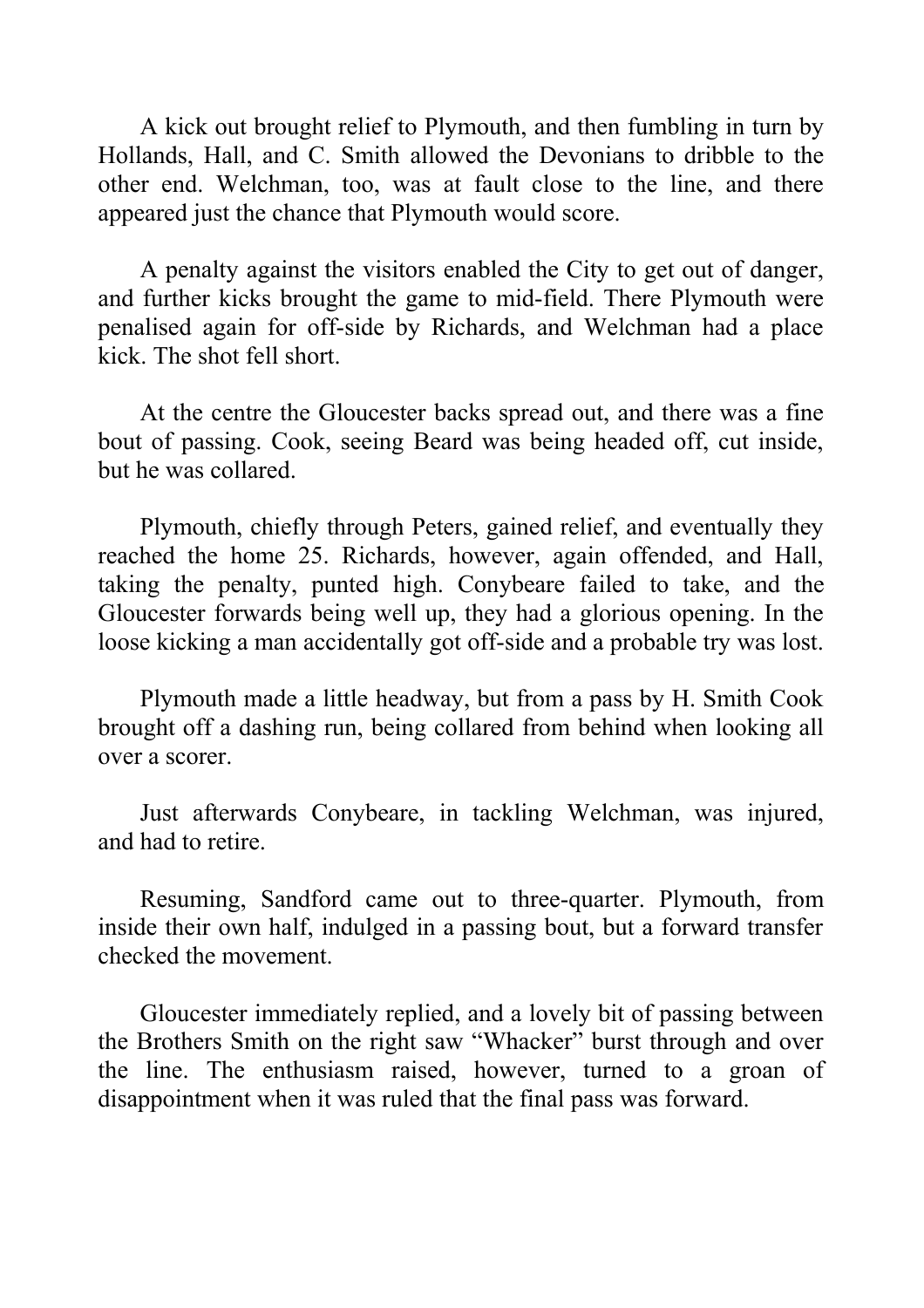From the ensuing scrum Gloucester got the ball back, and Dix and the Brothers Smith handled, "Whacker" ran across, and with excellent judgment threw out wide to the left. Here Beard fielded, and with a dashing run beat Eathorne and scored the fourth try. Cook took the shot at goal, but failed.

Immediately after the restart, the end came with play in the Plymouth 25.

> RESULT : Gloucester ……..….. 4 tries (12 points) Plymouth …………… 1 goal (5 points)

#### REMARKS

Gloucester's victory must be considered the most brilliant achievement of the season. Handicapped as they were by the absence of so many of their best players, the City's chances of putting a check to the victorious Devonians were regarded as small indeed, but there was a record to capture, and this seemed to inspire the home players with the old fighting spirit.

Whatever Plymouth's form in previous matches, there could be no two opinions as to which was the superior side in this game. The visitors were a thoroughly beaten team in all departments, and the score in no way flattered the victors; indeed, Gloucester might easily have added a couple more tries in the second half.

The game was a particularly fast one, and contested with a keenness and vigour which made play very exciting. Gloucester went off with a rare bang, and the first try – beautifully worked out and completed – put confidence into the men.

There were occasions when over-eagerness lost both sides possible openings, but at the interval matters were fairly even.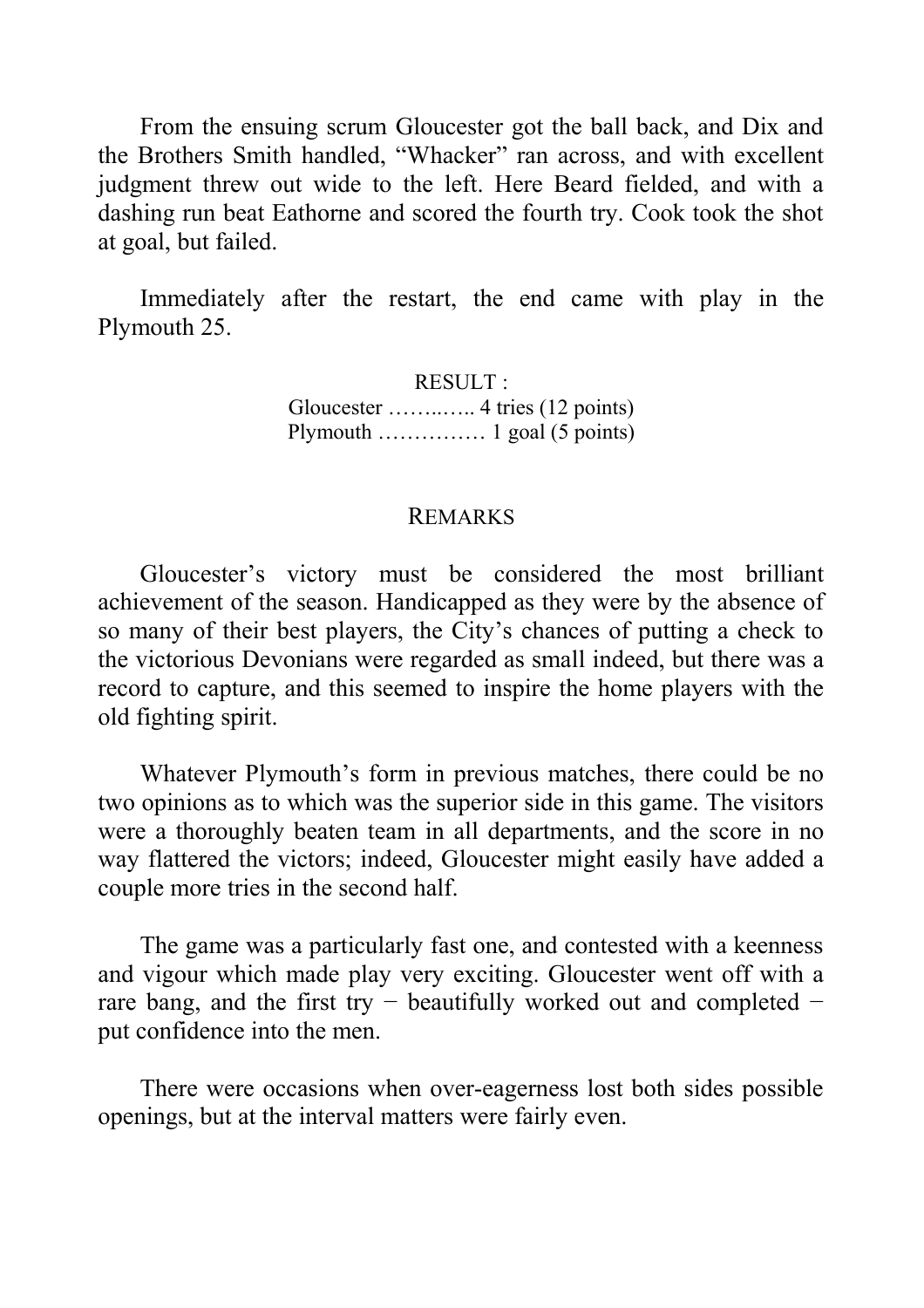Plymouth's try came as a surprise to the home players, but credit must be given Sandford for his smartness in seizing upon the opening. Peters' shot from the penalty appeared almost certain to cover the crossbar, and this fact apparently put the Gloucester men off their guard as to the possibility of a try coming to the visitors.

With the wind in the second half Gloucester did not lose much time in regaining the lead. The whole team rose to the occasion in grand style, and apart from a few spasmodic bursts by the Devonians − in which they were greatly assisted by mistakes by home players  $-$  the City were veritably "all over" their opponents.

The lighter Gloucester pack controlled the scrums, and in the open they were almost irresistible at times. Three tries were scored by the City in this half, but these scores hardly did justice to the brilliant and repeated attacks of the Cherry and White Brigade.

As the game progressed and Gloucester improved their position the crowd became greatly excited, and there was a rare demonstration for the players when the game was over.

For to-day's notable triumph the whole of the Gloucester team can take credit. There was no failure, and the whole display was a great contrast to the exhibitions against Exeter and Leicester.

Forward − Plymouth's reputed strength − the home eight gave a wonderful show, and there is little doubt Frank Stout's presence had an inspiring effect.

It was like old times to see the International in the Gloucester colours, and it was a happy coincidence that he should signalise his re-appearance with the City by scoring a try.

Stout showed he has lost little of his dash and determination, and wherever the fight was thickest he was always to be found.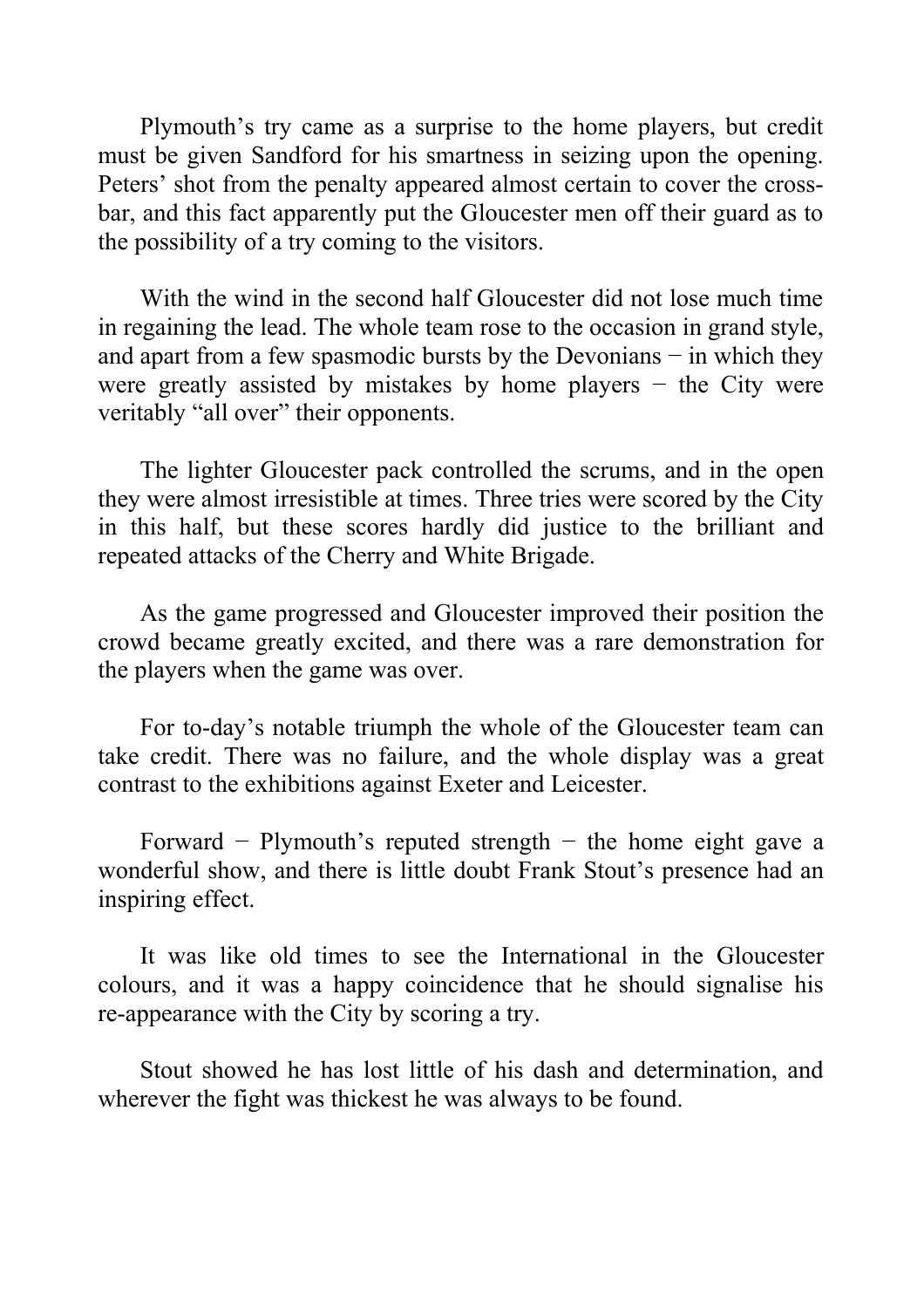Hollands, Craddock, and Vears came frequently under notice for special efforts, but the whole eight were out for a big tussle and they more than realised expectations. The only slackness was in heeling, the ball now and again hanging too long in the back row of the scrum. This failure to heel smartly handicapped Dix in getting the ball away, especially with his opponent almost on top of him all the time.

Stephens' defection, owing to an injury to the thigh, necessitated the introduction of Hubert Smith at outside half, but the choice was a happy one. The old A team captain has a preference for this position, and he did some excellent work there to-day. He took all his passes well and [two or three words unreadable] varying his tactics by cutting through smartly.

Dix worked very hard, going down to the rushes in daring style, and making the best possible use of everything that came his way. He, however, was guilty of several infringements at the scrum − especially in putting the ball in  $-$  and thus caused his side to be penalised. Dix would be well advised to get rid of this failing, as it might easily lead to a match being lost.

As a pair, Dix and H. Smith were fully equal to Peters and Richards. The latter, as usual, played a fearfully off-side game; in this respect he beats any half seen at Kingsholm for a long time. Peters was at fault in giving his passes at times, but he did a lot of individual work, and kicked with nice judgment.

At three-quarter, the Plymouth players had an off day, and they were eclipsed by the home [2 or 3 words unreadable]. The City four displayed nice combination, and individually all shone at various points in the game. Hall was clever and resourceful, and played his best game since his inclusion to the premier ranks. The ex-soldier made a [word/words] unreadable] beautiful runs, from which tries ought to have materialised, and he also kicked well.

"Whacker Smith wears splendidly, and the veteran [four/five column lines unreadable].